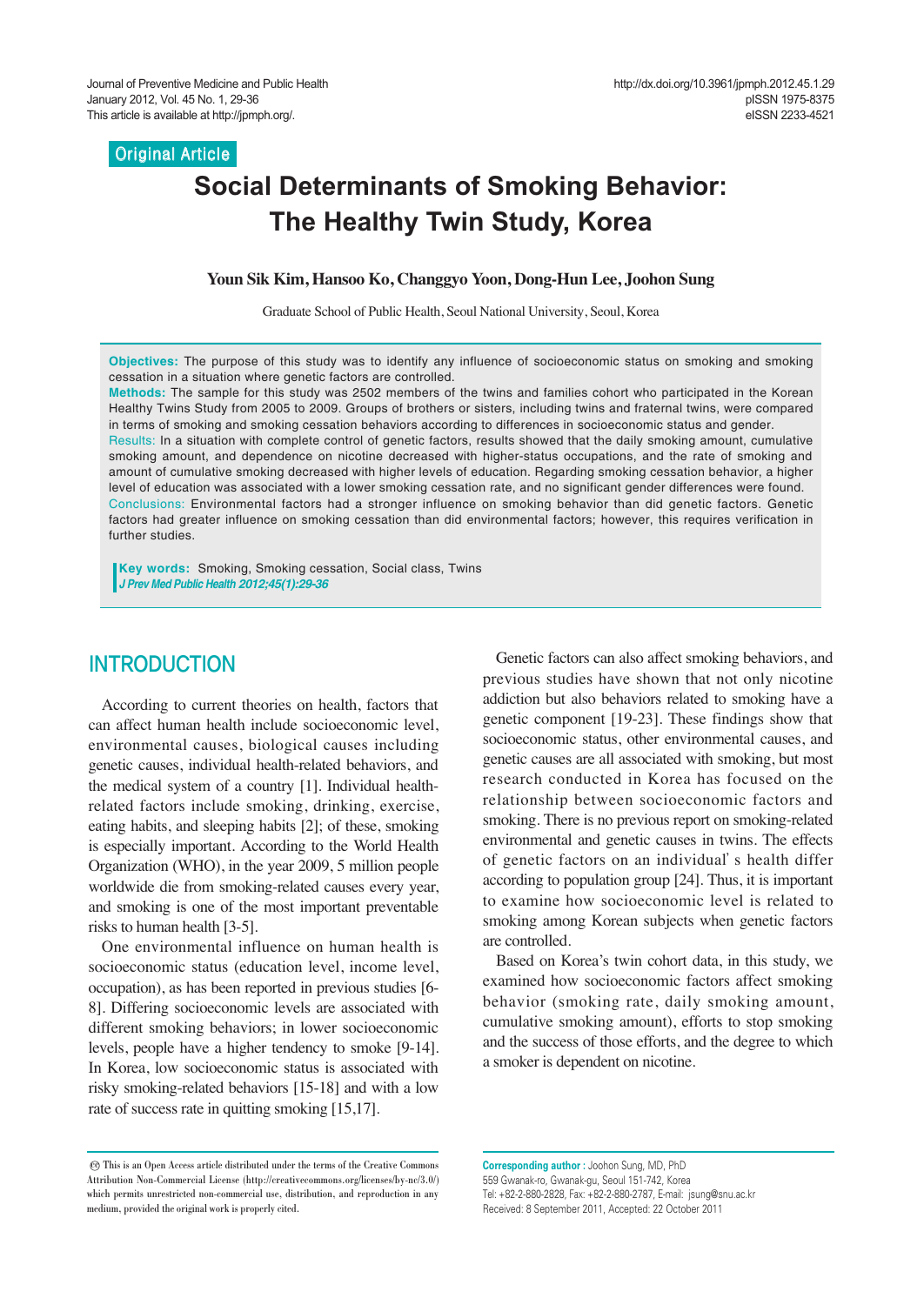## **METHODS**

## **I. Participants**

This research was conducted from April 2005 to December 2009 with twins and their family members (n=2860) from Samsung Medical Center and Inje University Busan Paik Hospital who volunteered to participate in this study. Identical twins over the age of 30 were selected, and these twins' first-degree relatives, non-identical twins with or without family members, and 4th-degree blood relationships were included if the participants agreed; family members based on marriage relationships (except for parents) were not included in this research. A questionnaire was used to collect information on diet and exercise, family history of disease, smoking, drinking, changes in the environment, and socioeconomic status. In this study, we used only the questionnaire data related to smoking and socioeconomic level. Data were collected from 2502 people (358 people refused to complete the questionnaire). These subjects included twin brother and sister pairs (males 332 [166 pairs], females 556 [278 pairs]) and siblings pairs including a twin (males 732 [366 pairs], and females 1152 [576 pairs]).

#### **II. Measures**

Zygosity was confirmed using 16 short tandem repeat (STR) markers (15 autosomal STR markers and 1 sexdetermining marker) in 67% of the twins, and zygosity data from previous research were available for the rest [25]. Variables showing socioeconomic level, income level, educational level, and occupation used existing literature as a reference [6,7,15]. For income, equivalized household income was calculated as the square root of the household income divided by the number of people in the household. Based on this figure, subjects were divided into quartiles, and four income groups were established: low income,  $\leq$  25%; middle income, the two quartiles comprising 25% to 75%; and high income, >75% [26-28]. Education level was classified in there levels: middle school graduation or less, high school graduation, and college graduation and above. For occupation, Statistics Korea's standard occupation classification table was used based on data that subjects provided, and the occupations were classified into nonmanual and manual workers. People whose occupations were manager (public and high-ranking officer in a company; administration and management support manager; expert service management position and its

manager; construction, electricity, and production-related management position; sale and customer service management position), specialist and related profession, and white-collar workers were classified as non-manual workers. People whose occupations were service worker, sales-related worker, and simple labor workers were characterized as manual workers [26,28,29]. People who did not fit in either category were classified as "other" (housekeepers, students, and fully retired); data from these subjects were excluded from further analyses.

Variables related to smoking behavior were smoking status (present smoker: someone who is smoking at the present and who has smoked more than 400 cigarettes; past smoker: someone who does not smoke now but who has smoked more than 400 cigarettes; non-smoker: someone who has never smoked before or a smoker who has smoked fewer than 400 cigarettes) [30], daily smoking amount (cigarettes/d), cumulative smoking amount (packs/y), and nicotine dependence (assessed using the Fagerstrom test for nicotine dependence). To find the extent of nicotine dependence, we used data that the participants provided in the Korea Twin Study using a questionnaire from previous research [31]. Variables related to smoking cessation were attempts to quit smoking (tried or did not try) and success in quitting (continuous non-smoking for 6 months or longer).

#### **III. Statistical Analyses**

Based on previous studies [32,33], data were divided into a sibling group and a monozygotic twin group (MZ). All subject variables are presented as frequencies and percentages; daily smoking amount, cumulative smoking amount, and nicotine dependence are presented as means with standard deviations. In the remaining analyses, the analysis was done with common targets only, with exclusion of missing values (the process excluded missing-value targeted subjects with siblings or twins if one twin was missing, and those data were not included in the analysis). For smoking-related variables, data were available for 937 pairs of siblings including twins (male, 365 pairs; females, 572 pairs) and 442 pairs of MZ twins (male, 165 pairs; female, 277 pairs). For non-smoking-related variables, data were available for 909 pairs of siblings including twins (male, 341 pairs; females, 568 pairs) and 436 pairs of MZ twins (males, 161 pairs; females, 275 pairs). In sibling pairs with twins included and in every pair of MZ twins (sibling pairs were selected in the same sex siblings), to assess differences in smoking behavior according to socioeconomic level, differences in smoking rate were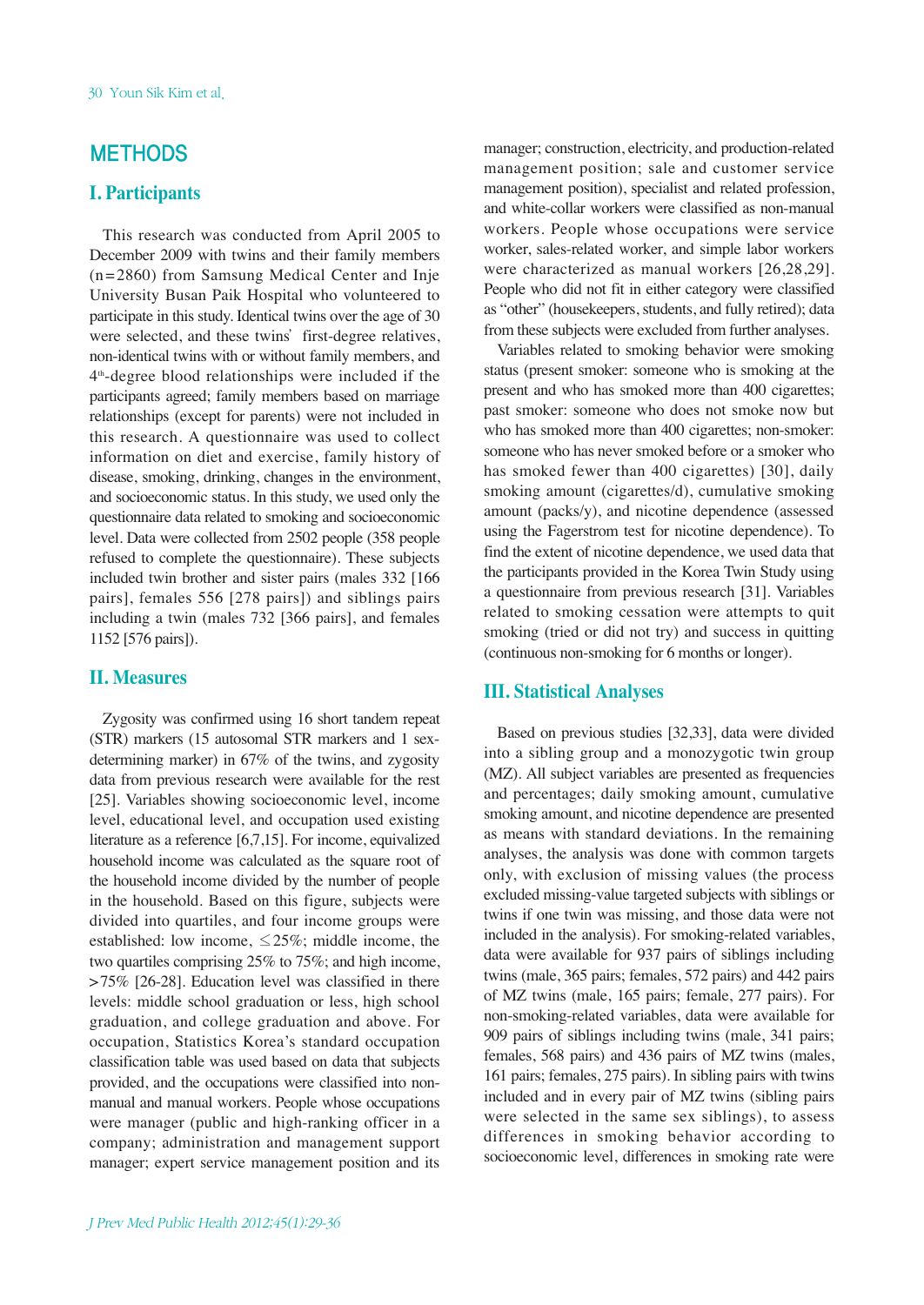#### **Table 1.** Characteristics of study population from the Healthy Twin Study

| Subject characteristics                                                         | All pairs (Sibling+twins) <sup>1</sup>      |                                           |                                            | Monozygotic twins                        |  |  |  |  |  |
|---------------------------------------------------------------------------------|---------------------------------------------|-------------------------------------------|--------------------------------------------|------------------------------------------|--|--|--|--|--|
|                                                                                 | Male                                        | Female                                    | Male                                       | Female                                   |  |  |  |  |  |
| No. of participants<br>Age $(y)$<br><b>Education level</b>                      | 732 (38.85)<br>39.72 (8.21)                 | 1152 (61.15)<br>39.04 (7.83)              | 332 (37.39)<br>39.15 (7.50)                | 556 (62.61)<br>37.78 (7.05)              |  |  |  |  |  |
| Middle school or lower<br>High school<br>College or higher                      | 96 (13.11)<br>338 (46.17)<br>298 (40.71)    | 155 (13.45)<br>583 (50.61)<br>414 (35.94) | 46 (13.86)<br>146 (43.98)<br>140 (42.17)   | 53 (9.53)<br>290 (52.16)<br>213 (38.31)  |  |  |  |  |  |
| Equivalized household income<br>$< 25^2$<br>$25 - 75^3$<br>$>75^{4}$            | 177 (24.18)<br>434 (59.29)<br>120 (16.39)   | 272 (23.61)<br>665 (57.73)<br>215 (18.66) | 55 (16.57)<br>210 (63.25)<br>67 (20.18)    | 85 (15.29)<br>324 (58.27)<br>147 (26.44) |  |  |  |  |  |
| Occupation<br>Manual<br>Non-manual<br>Others <sup>5</sup>                       | 278 (37.98)<br>400 (54.64)<br>54 (7.38)     | 200 (17.36)<br>414 (35.94)<br>538 (46.70) | 118 (35.54)<br>193 (58.13)<br>21 (6.33)    | 98 (17.63)<br>218 (39.21)<br>240 (43.17) |  |  |  |  |  |
| Smoking status<br>Non-smoker<br>Ex-smoker<br>Current smoker                     | 172 (23.50)<br>179 (24.45)<br>381 (52.05)   | 1025 (88.98)<br>40 (3.47)<br>83 (7.20)    | 84 (25.38)<br>86 (25.98)<br>161 (48.64)    | 498 (89.73)<br>16 (2.88)<br>41 (7.39)    |  |  |  |  |  |
| Smoking cessation attempted<br><b>No</b><br>Yes<br>Successful smoking cessation | 103 (19.22)<br>433 (80.78)                  | 37 (31.90)<br>79 (68.10)                  | 34 (14.29)<br>204 (85.71)                  | 15 (27.78)<br>39 (72.22)                 |  |  |  |  |  |
| No (not or less than 6 mo)<br>Yes (more than 6 mo)<br>Alcohol status            | 374 (67.63)<br>179 (32.37)                  | 80 (66.67)<br>40 (33.33)                  | 159 (64.90)<br>86 (35.10)                  | 40 (71.43)<br>16 (28.57)                 |  |  |  |  |  |
| Non-drinker<br>Past-drinker<br>Current-drinker                                  | 82 (11.20)<br>34 (4.64)<br>616 (84.15)      | 357 (30.99)<br>116 (10.07)<br>679 (58.94) | 52 (15.66)<br>13 (3.92)<br>267 (80.42)     | 165 (29.73)<br>59 (81.94)<br>331 (59.64) |  |  |  |  |  |
| Cigarettes/d <sup>6</sup><br>Packs year <sup>6</sup><br>FTND <sup>6</sup>       | 16.95 (7.99)<br>16.42 (12.16)<br>3.52(2.39) | 12.51 (38.04)<br>6.08(6.33)<br>2.29(2.28) | 16.17 (6.99)<br>14.89 (9.75)<br>3.33(2.18) | 9.57(6.05)<br>6.08(5.18)<br>2.59(2.35)   |  |  |  |  |  |

Values are presented as number (%).

FTND, Fagerstrom test for nicotine dependence.

1 Dizygotic twins and monozygotic twins.

2 <860000 won/mo.

3 860000-1730000 won/mo.

 $4$  > 1.730.000 won/mo.

5 Included housewives, students, unemployed, retired.

6 Current smokers only.

calculated using conditional logistics, and odds ratios (95% confidence interval [CI]) were used to indicate differences in associations between smoking rate and socioeconomic levels between the pairs. Differences in daily smoking amount, cumulative smoking amount, and nicotine dependence were observed, and differences in smoking behavior values were calculated by regression analysis and are expressed in terms of beta values (95% CI) when socioeconomic status varied by one grade.

To observe changes in smoking cessation according to socioeconomic level, we controlled for elements such as age, gender, and drinking habits (yes or no, because smoking cessation variables were binary) and then assessed differences in the rate of smoking cessation attempts and successes according to socioeconomic status. In the siblings group that includes twins and in the MZ twin group, we used conditional logistic regression to compare the smoking-cessation attempt rate (failure to quit smoking for 6 months) and smoking-cessation success rate (success in quitting smoking for 6 months) to compare sibling pairs (female siblings and male siblings paired together) according to socioeconomic level. Because it was possible that the smoking rate would differ according to gender, the analysis was done separately by gender. All analyses were done with SAS version 9.2 (SAS Inc., Cary, NC, USA).

## RESULTS

Table 1 shows the data on socioeconomic level and smoking-related variables. The sibling group including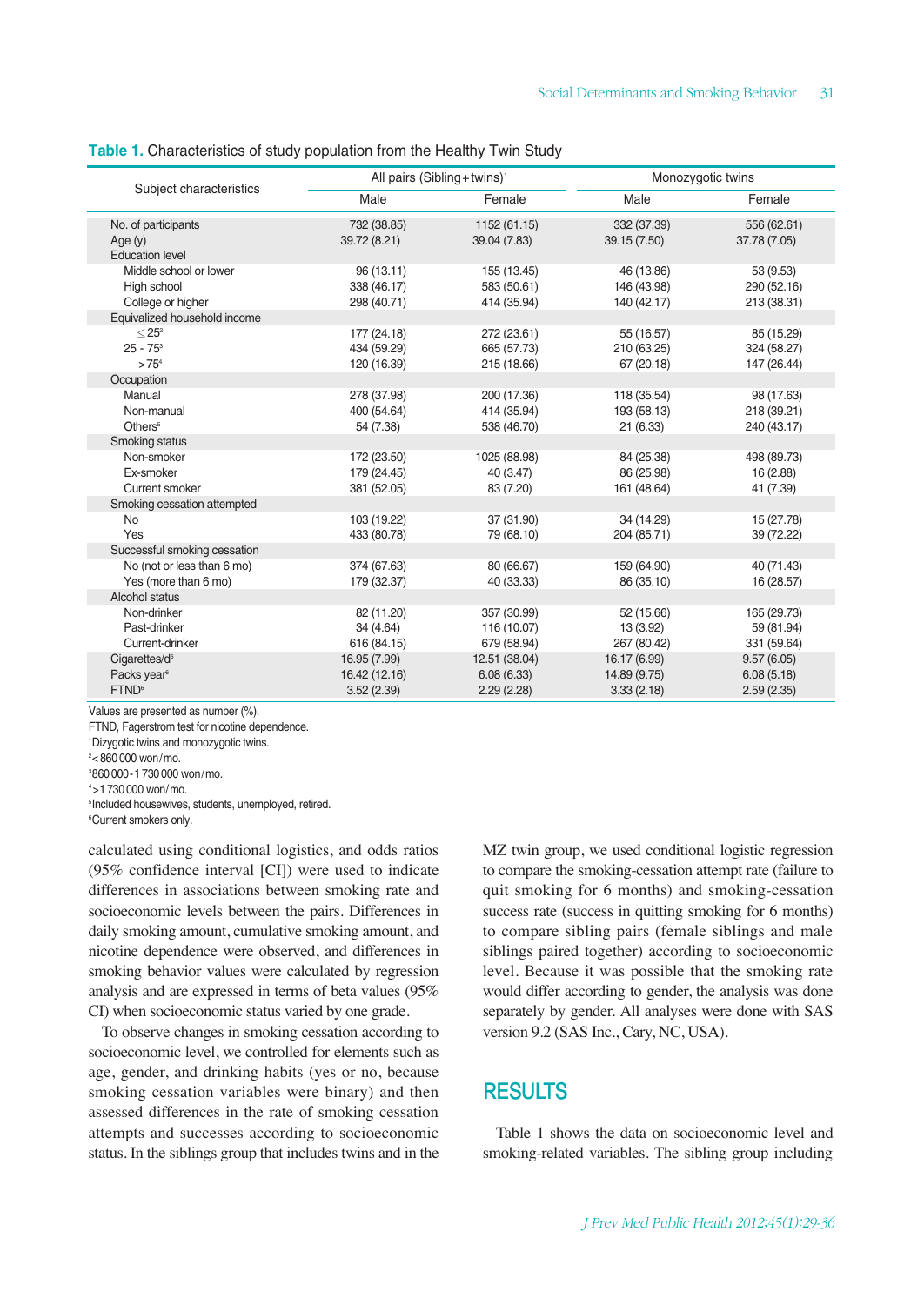| Difference (95% CI) per one grade increase in socio-economic status |                             |                                                                   |                                                         |                                          |                                                   |                                                                  |  |  |  |
|---------------------------------------------------------------------|-----------------------------|-------------------------------------------------------------------|---------------------------------------------------------|------------------------------------------|---------------------------------------------------|------------------------------------------------------------------|--|--|--|
|                                                                     |                             | Sibling + twin <sup><math>1</math></sup> (n = 937 pairs)          |                                                         | Monozygotic twin $(n=442 \text{ pairs})$ |                                                   |                                                                  |  |  |  |
|                                                                     | Smoking rate<br>OR (95% CI) | Smoking<br>amount/d <sup>2</sup><br>$(\beta \pm 95\% \text{ Cl})$ | Pack year <sup>3</sup><br>$(\beta \pm 95\% \text{ Cl})$ | Smoking rate<br>OR (95% CI)              | Smoking amount/d<br>$(\beta \pm 95\% \text{ Cl})$ | Pack year<br>$(\beta \pm 95\% \text{ Cl})$                       |  |  |  |
| Education <sup>4</sup>                                              | 0.79(0.62, 1.01)            | $-0.87$ $(-2.69, 0.95)$                                           | $-2.05(-4.74, 0.64)$                                    | $0.67*$ (0.51, 0.93)                     | $-1.13$ ( $-2.52$ , $-0.42$ )                     | $-2.90**$ (-4.77, -1.95)                                         |  |  |  |
| Income <sup>5</sup>                                                 | 0.97(0.77, 1.23)            | $0.65$ ( $-0.84$ , $2.14$ )                                       | $-0.38$ $(-2.72, 1.97)$                                 | 1.30 (0.96, 1.75)                        | $-0.63$ $(-2.10, 0.12)$                           | $-0.08$ $(-2.12, 0.96)$                                          |  |  |  |
| Occupation <sup>6</sup>                                             | 0.97(0.80, 1.19)            | $-0.91$ $(-2.36, 0.54)$                                           | $0.74$ ( $-1.44$ , 2.93)                                | 0.89(0.69, 1.15)                         |                                                   | $-2.48**$ ( $-3.52$ , $-1.44$ ) $-8.70**$ ( $-10.29$ , $-7.11$ ) |  |  |  |

**Table 2.** Smoking indices and social determinants in sibling and monozygotic twin pairs (analyses between withinpair differences)

Adjusted for age, gender, alcohol status.

OR, odds ratio; CI, confidence interval.

1 Dizygotic twins and monozygotic twins.

2 Cigarettes/d (current smokers only).

3 Current smokers only.

4 Per one-grade difference where grade I: middle school or lower, grade II: high school, grade III: college or higher.

5 Per one-grade difference where grade I: ≤25% (<860000 won/mo), grade II: 25%-75% (860 000-1730000 won/mo), grade III: >75% ( >1730000 won/mo). 6 Compared with manual labor.

\**p*<0.05, \*\**p*<0.01.

**Table 3.** Smoking cessation behaviors according to social determinants in sibling and monozygotic twin pairs (analyses by pair-wise differences)

|                         |                                               | Siblings + twins <sup>1</sup> ( $n = 909$ pairs)              |                                                    | Monozygotic twins $(n=436 \text{ pairs})$ |                                                                                 |                                              |  |
|-------------------------|-----------------------------------------------|---------------------------------------------------------------|----------------------------------------------------|-------------------------------------------|---------------------------------------------------------------------------------|----------------------------------------------|--|
|                         | Attempted<br>smoking cessation<br>OR (95% CI) | Successful smoking<br>cessation ( $\geq$ 6 mo)<br>OR (95% CI) | FTND <sup>2</sup><br>$(\beta \pm 95\% \text{ Cl})$ | Attempted<br>OR (95% CI)                  | Successful smoking<br>smoking cessation cessation ( $\geq$ 6 mo)<br>OR (95% CI) | <b>FTND</b><br>$(\beta \pm 95\% \text{ Cl})$ |  |
| Education <sup>3</sup>  | 1.68 (0.79, 3.56)                             | 1.29(0.68, 2.44)                                              | $-0.70$ $(-1.28, -0.11)$                           | 1.16(0.42, 0.97)                          | $0.45*(0.21, 0.97)$                                                             | $-0.18(-0.25, 0.40)$                         |  |
| Income <sup>4</sup>     | 0.80(0.44, 1.45)                              | 1.21(0.70, 2.10)                                              | $0.65*$ (0.15, 0.96)                               | 0.70(0.25, 1.96)                          | 0.60(0.28, 1.31)                                                                | $0.52*$ (0.09, 0.74)                         |  |
| Occupation <sup>5</sup> | 1.35 (0.73, 2.48)                             | $2.55**$ (1.50, 4.31)                                         | $-0.28(-0.77, 0.22)$                               | 0.53(0.15, 1.92)                          | 1.17(0.35, 3.84)                                                                | $-1.29**$ ( $-1.80$ , $-1.03$ )              |  |

Adjusted for age, gender, alcohol status.

OR, odds ratio; CI, confidence interval; FTND, Fagerstrom test for nicotine dependence.

1 Dizygotic twins and monozygotic twins.

2 Measured for current smokers only.

3 Per one-grade difference where grade I: middle school or lower, grade II: high school, grade III: college or higher.

4 Per one-grade difference where grade I: ≤25% (<860000 won/ mo), grade II: 25%-75% (860 000-1730000 won/mo), grade III: >75% (>1730000 won/mo). 5 Compared with manual labor.

\**p*<0.05, \*\**p*<0.01.

twins contained 732 males (366 pairs; mean age, 39.72  $\pm 8.21$  years) and 1152 females (576 pairs; mean age,  $39.04 \pm 7.83$  years), and the monozygotic twin group had 322 males (166 pairs; mean age,  $39.15 \pm 7.50$  years) and 556 females (278 pairs; mean age  $37.78 \pm 7.05$  years). In both the siblings group and the monozygotic twin group, males occupied majorities in the higher levels of education and income. In terms of occupation, more females than males were classified in the "others" group including many women who were housewives. More males than females reported occupations categorized as non-manual work. In the sibling group (twins included) 52.05% were current smokers, and 48.64% of subjects in the monozygotic twin group were current smokers. The daily smoking amount, the cumulative smoking amount, and nicotine dependence were higher in males than in females.

Table 2 shows changes in smoking behavior according

to socioeconomic level with genetic causes controlled. First, overall, single-grade increases in education level, income level, and occupation level resulted in no statistical difference in rate of smoking, daily smoking amount, or cumulative smoking amount. However, in the case of monozygotic twins, whose genetic factors were 100% controlled, when education level increased by one grade, smoking decreased by 0.67 times (95% CI, 0.51 to 0.93), and cumulative smoking decreased by 2.9 fold (95% CI, -4.77 to -1.95; this difference was statistically significant), but income level was not significantly associated with smoking-related behaviors. With respect to occupation level, an increase of one grade in occupation level was associated with a 2.48 fold decrease in daily smoking amount (95% CI, -3.52 to -1.44), and cumulative smoking amount decreased by 8.7 fold (95% CI, -10.29 to -7.11); these differences were statistically significant.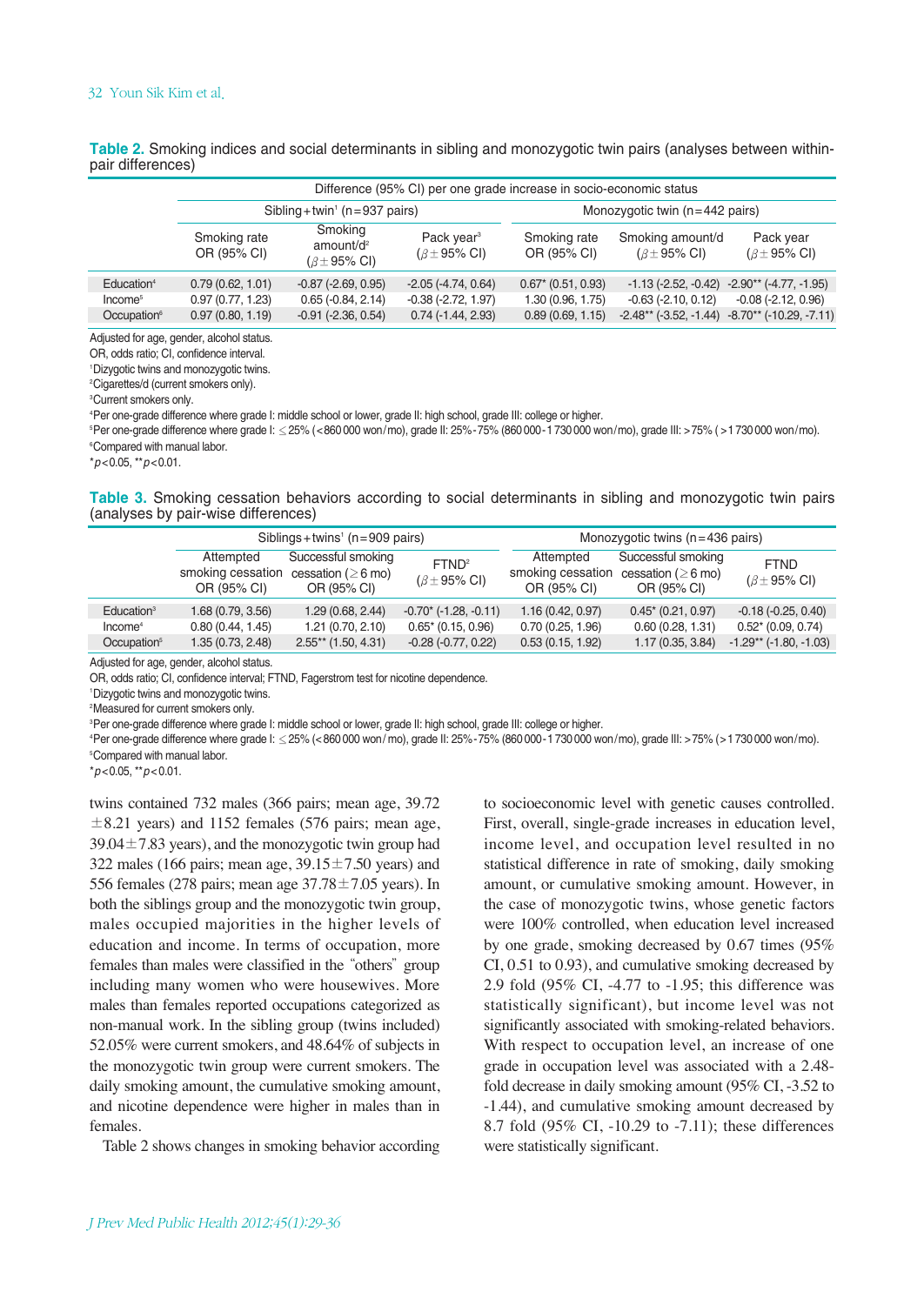| Table 4. Gender-specific smoking behavior patterns and social determinants in sibling pairs and twin pairs |  |  |  |  |  |  |
|------------------------------------------------------------------------------------------------------------|--|--|--|--|--|--|
| (analyses by within-pair differences in the two factors)                                                   |  |  |  |  |  |  |

|                         |                             | $Sibling + twins1$                                                |                                                         | Monozygotic twins           |                                                   |                                            |  |  |
|-------------------------|-----------------------------|-------------------------------------------------------------------|---------------------------------------------------------|-----------------------------|---------------------------------------------------|--------------------------------------------|--|--|
|                         | Smoking rate<br>OR (95% CI) | Smoking<br>amount/d <sup>2</sup><br>$(\beta \pm 95\% \text{ Cl})$ | Pack year <sup>3</sup><br>$(\beta \pm 95\% \text{ Cl})$ | Smoking rate<br>OR (95% CI) | Smoking amount/d<br>$(\beta \pm 95\% \text{ Cl})$ | Pack year<br>$(\beta \pm 95\% \text{ Cl})$ |  |  |
| Male                    |                             | $n = 730$ (365 pairs)                                             |                                                         |                             | $n = 331$ (165 pairs)                             |                                            |  |  |
| Education <sup>4</sup>  | $0.62**$ (0.45, 0.84)       | $-1.21$ $(-3.91, 1.49)$                                           | $-2.00$ $(-6.78, 2.78)$                                 | $0.28**$ (0.18, 0.48)       | $-1.03$ $(-2.54, 0.48)$                           | $-2.99**$ ( $-4.81$ , $-1.17$ )            |  |  |
| Income <sup>5</sup>     | 1.03 (0.77, 1.37)           | $-1.35$ $(-4.56, 1.86)$                                           | $-6.55$ ( $-12.35$ , 0.75)                              | 0.67(0.37, 1.19)            | $-0.28$ $(-1.93, 1.37)$                           | $-0.85$ $(-2.87, 1.17)$                    |  |  |
| Occupation <sup>6</sup> | 0.90(0.69, 1.19)            | $-2.47$ ( $-4.72$ , 0.22)                                         | $-2.66$ $(-7.19, 1.87)$                                 | 0.88(0.43, 1.82)            | $-2.63**$ ( $-4.43$ , $-0.83$ )                   | $-6.75**$ ( $-8.96$ , $-4.54$ )            |  |  |
| Female                  |                             | $n = 1144$ (572 pairs)                                            |                                                         |                             | $n = 554 (277 \text{ pairs})$                     |                                            |  |  |
| Education               | 0.95(0.59, 1.53)            | $-0.18$ $(-7.37, 7.23)$                                           | $1.81$ ( $-6.03, 9.65$ )                                | 0.99(0.63, 1.59)            | $-1.51$ ( $-5.86$ , $2.84$ )                      | $0.07$ (-6.04, 6.19)                       |  |  |
| Income                  | 1.01(0.70, 1.47)            | $-6.73$ $(-13.77, 0.31)$                                          | 5.05 (-2.75, 12.85)                                     | 1.03(0.70, 1.54)            | $-3.11$ $(-6.50, 0.28)$                           | $-3.19(-6.91, 0.53)$                       |  |  |
| Occupation              | 1.24 (0.90, 1.73)           | $-0.08(-5.14, 4.98)$                                              | $1.07$ (-4.20, 6.34)                                    | 1.11(0.79, 1.56)            | $-1.15$ $(-3.89, 1.59)$                           | 2.79 (-1.40, 6.98)                         |  |  |

Adjusted for age, alcohol status.

OR, odds ratio; CI, confidence interval.

1 Dizygotic twins and monozygotic twins.

2 Cigarettes/d (current smokers only).

3 Current smokers only.

4 Per one-grade difference where grade I: middle school or lower, grade II: high school, grade III: college or higher.

5 Per one-grade difference where grade I: ≤25% (<860000 won/mo), grade II: 25%-75% (860 000-1730000 won/mo), grade III: >75% (>1730000 won/mo). 6 Compared with manual labor.

\**p*<0.05, \*\**p*<0.01.

**Table 5.** Gender-specific smoking-cessation behavior and social determinants in sibling and twin pairs (using within-pair differences)

|                         |                                               | $Sibling + twin^1$                                                       |                                                    | Monozygotic twin                              |                                                                          |                                                 |  |
|-------------------------|-----------------------------------------------|--------------------------------------------------------------------------|----------------------------------------------------|-----------------------------------------------|--------------------------------------------------------------------------|-------------------------------------------------|--|
|                         | Attempted<br>smoking cessation<br>OR (95% CI) | Successful<br>smoking cessation<br>$( \geq 6 \text{ mo})$<br>OR (95% CI) | FTND <sup>2</sup><br>$(\beta \pm 95\% \text{ Cl})$ | Attempted<br>smoking cessation<br>OR (95% CI) | Successful<br>smoking cessation<br>$( \geq 6 \text{ mo})$<br>OR (95% CI) | <b>FTND</b><br>$(\beta \pm 95\% \text{ Cl})$    |  |
| Male                    |                                               | $n = 682$ (341 pairs)                                                    |                                                    |                                               | $n = 322$ (161 pairs)                                                    |                                                 |  |
| Education <sup>3</sup>  | 1.07(0.63, 1.81)                              | 1.51 (0.93, 2.46)                                                        | $-0.44$ $(-1.20, 0.32)$                            | 1.10(0.63, 1.94)                              | 0.77(0.49, 1.22)                                                         | $-0.37$ $(-0.82, 0.08)$                         |  |
| Income <sup>4</sup>     | 0.85(0.54, 1.35)                              | 0.85(0.56, 1.30)                                                         | $0.04$ ( $-0.52$ , $0.61$ )                        | 0.89(0.52, 1.41)                              | 0.83(0.55, 1.24)                                                         | $0.62$ ( $-0.26$ , $1.50$ )                     |  |
| Occupation <sup>5</sup> | 1.00(0.66, 1.53)                              | $1.62^*$ (1.09, 2.42)                                                    | $-0.80$ $(-2.09, 0.49)$                            | 1.18 (0.72, 1.94)                             | 1.13 (0.76, 1.67)                                                        | $-0.72$ ( $-1.31$ , $-0.13$ )                   |  |
| Female                  |                                               | $n = 1136 (568 \text{ pairs})$                                           |                                                    |                                               | n=550 (275 pairs)                                                        |                                                 |  |
| Education<br>Income     | 1.75 (0.40, 7.69)<br>1.36 (0.41, 4.54)        | 1.07(0.25, 4.51)<br>1.61(0.35, 7.41)                                     | $-0.64$ $(-3.07, 1.79)$<br>1.55 (-0.96, 4.06)      | 0.99(0.30, 3.27)<br>0.98(0.37, 2.59)          | 0.78(0.49, 1.22)<br>0.83(0.56, 1.24)                                     | $-0.13(-1.11, 0.85)$<br>$-0.46$ $(-1.07, 0.15)$ |  |
| Occupation              | 0.67(0.26, 1.69)                              | 0.57(0.18, 1.80)                                                         | 1.15 (-0.67, 2.97)                                 | 1.29 (0.55, 3.02)                             | 1.13(0.77, 1.67)                                                         | $-0.44$ $(-1.09, 0.21)$                         |  |

Adjusted for age, alcohol status.

OR, odds ratio; CI, confidence interval; FTND, Fagerstrom test for nicotine dependence.

1 Dizygotic twins and monozygotic twins.

2 Current smokers only.

3 Per one-grade difference where grade I: middle school or lower, grade II: high school, grade III: college or higher.

4 Per one-grade difference where grade I: ≤25% (<860000 won/mo), grade II: 25%-75% (860 000-1730000 won/mo), grade III: >75% (>1730000 won/mo). 5 Compared with manual labor.

\**p*<0.05, \*\**p*<0.01.

Table 3 shows changes in smoking-cessation behavior according to socioeconomic level, controlling for genetic factors. Within each gender, when education level and income level increased by one grade, the odds ratio for nicotine dependence dropped by 0.70 times (95% CI, - 1.28 to -0.11) and increased 0.65 times (95% CI, 0.15 to 0.96), respectively (statistically significant differences), but no similar result was found for stop-smoking attempts or stop-smoking success. When occupation level increased by one grade, the odds ratio for stopsmoking success was 0.45 times higher (95% CI, 0.21 to 0.97); this was a statistically significant difference. However, no statistically significant difference was found in the stop-smoking attempt rate or in the nicotine dependence rate. When income level and occupation level increased by one grade, the odds ratios for nicotine dependence were 0.52 times higher (95% CI, 0.09 to 0.74) and 1.29 times lower (95% CI, -1.80 to -1.03), respectively (statistically significant differences), but the stop-smoking attempt rate and success rate were not significantly different.

Table 4 shows changes in smoking behavior by gender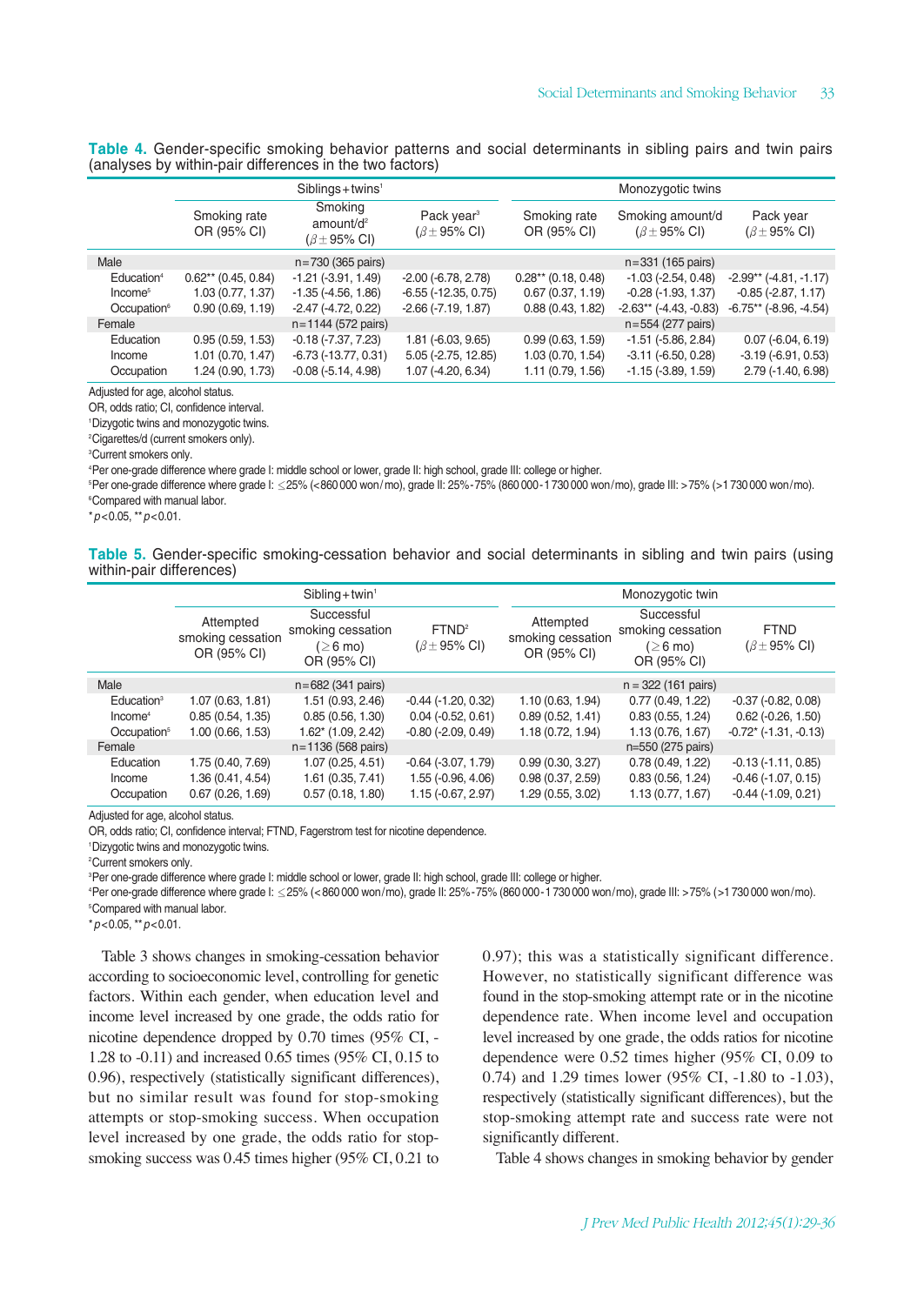according to differences in socioeconomic status while controlling for genetic factors. First, when considering the comparisons between same-sex siblings including twins, the results were not very different from Table 2, where male and females combined were analyzed. The exception was for males, where if the education level increased by one grade, the smoking rate was 0.62 times (95% CI, 0.45 to 0.84) lower. However, in the case of females, there were no statistically significant results. Second, considering the results for identical twins, males showed the same results as in Table 2, but the outcomes were statistically more significant. However, in the case of females, there was no statistically significant result even in identical twins.

Table 5 shows smoking-cessation behavior by gender according to socioeconomic status with genetic factors controlled. First, considering the results for same-sex siblings, including twins, in the case of males, when occupation level increased by one grade, the smokingcessation success rate was 1.62 times higher (95% CI, 1.09 to 2.42), similar to results shown in Table 3, which combines data from males and females. However, unlike the result in Table 3, the nicotine dependence score was not significantly associated with socioeconomic status. In the case of females, there was no statistically significant result. Second, considering the results for identical twins, in the case of males, except for the fact that if occupation level increased by one grade, then nicotine dependence decreased -0.72 times (95% CI, - 1.31 to -0.13), the results were not statistically significant, and in case of females, there was no statistically significant result in any variable.

## **DISCUSSION**

This research was conducted to assess differences in smoking behavior and smoking-cessation behavior according to differences in socioeconomic level, based on data from the Korean twins' cohort. Data were analyzed for the siblings group including twins, which controlled for genetic factors to some degree, as well as for MZ twins, which controlled completely for genetic factors.

After analyzing identical twins, whose genetic factors were controlled 100%, the socioeconomic factor that apparently had the strongest effect on daily smoking amount, cumulative smoking amount, and nicotine dependence was occupation. Also, the result showing that a higher level of education is associated with a lower rate of smoking is consistent with the existing literature

[13]. Despite previous reports that genetic factors are related to smoking behavior, these results indicate that socioeconomic factors can have greater effects than genetic factors.

The socioeconomic factor that had the greatest effect on stop-smoking behavior was education level. Surprisingly, in this research, as the education level got higher, the stop-smoking success rate decreased. In a previous study, an analysis that controlled only for age showed that as education level increased, the rate of quitting smoking also increased. However, when other socioeconomic factors were controlled, the results showed no relationship between increased education level and success in quitting smoking [15,34]. In addition to the fact that socioeconomic factors identified in other research were controlled in the present study, our finding showing a decrease in the quit-smoking success rate as education level increased may also be due to the fact that in studying twins, not only are genetic factors a 100% match but also the environment inside the womb and childhood environmental factors such as having grown up and shared many things together are very similar. These results can be interpreted as showing that the effect of education level is much greater than that of genetic factors on stop-smoking behavior. However, in the gender-stratified result, the effect of education level was not as clear in either gender. Thus, further research is required to address this more specifically.

Additionally, the association between socioeconomic level and both smoking and stop-smoking behaviors was similar in the sibling group to that in identical twins. In the case of females, we found no statistically significant differences, although females tend to have much lower smoking rates than do males generally, and there is a possibility that smoking among women was underreported.

Since 2004, perhaps in response to price increases for cigarettes and other national attempts to encourage people to quit smoking, the smoking rate among Korean males has been steadily decreasing, and in 2010, it was 39.6%. However, based on a 2009 investigation, the rate in Korea was still high compared with that in the USA (17.1%) and with the Organization for Economic Cooperation and Development average (28.4%) [35]. Thus, it is not enough that Korea should make efforts to lower the smoking rate at the governmental level. From this research, when genetic factors are controlled 100%, the men's occupations had the greatest influence on their smoking behavior, although socioeconomic factors did not have a major effect on stop-smoking behavior. For a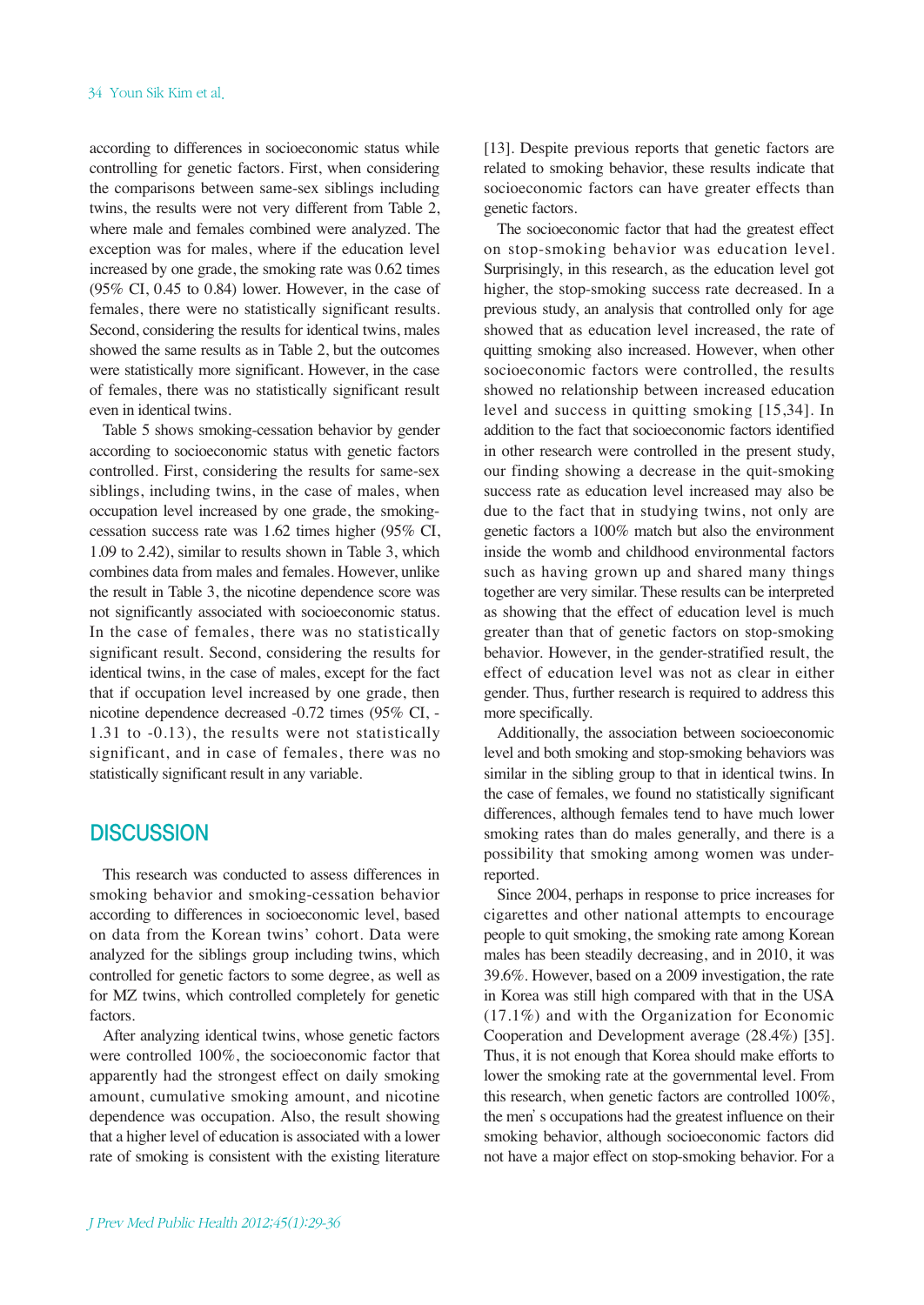more effective smoking-cessation policy, this should be kept in mind.

There are limitations to this research. First, the subjects who participated in the Korea Twin Study were limited to twins over 30 years of age and twins' family members over 20 years of age, so addressing smoking in teenagers was not possible. Second, in this research (based on a standard used to assess starting-smoking behavior), the standard for non-smokers was fixed at 400 cigarettes (lifetime), which was the information available for the existing cohort; this number is not based on existing research. Third, during the process of classifying the subjects according to occupation, given the number of people categorized as "others," such as housewives, students, unemployed, and retired, it was difficult to confirm all data for the head of a household, and, thus, we were unable to classify the subjects in a way that followed the occupation of the head of the household. Fourth, the information on smoking was based on data that the participants provided on the questionnaire; thus, no analysis using biochemical data was possible. Fifth, in terms of socioeconomic level, other than occupation, income, education level, residence, or parents' socioeconomic level or living style (rented house, house ownership, and monthly residence fee), a more detailed analysis was not possible. Sixth, this research is a cross-sectional study that observed socioeconomic levels and smoking behavior from the present point of view. Thus, a time-series assessment of how socioeconomic level caused the present situation was not available.

In conclusion, this research showed that even when genetic factors were 100% controlled, socioeconomic factors had a big effect on smoking. In terms of smoking cessation, genetic factors had a greater effect than environmental factors.

# CONFLICT OF INTEREST

The authors have no conflicts of interest with the material presented in this paper.

## **REFERENCES**

- 1. Lalonde M. A new perspective on the health of Canadians: a working document. Ottawa: Canada Ministry of National Health and Welfare; 1974, p. 31-34.
- 2. Schoenborn CA. Health habits of U.S. adults, 1985: the "Alameda 7" revisited. Public Health Rep 1986;101(6):

571-580.

- 3. World Health Organization. WHO report on the global tobacco epidemic 2009: implementing smoke-free environments. Geneva: World Health Organization; 2009, p. 8-11.
- 4. Gallus S, Muttarak R, Martinez-Sanchez JM, Zuccaro P, Colombo P, Vecchia CL. Smoking prevalence and smoking attributable mortality in Italy, 2010. Prev Med 2011;52(6): 434-438.
- 5. Cowling DW, Yang J. Smoking-attributable cancer mortality in California, 1979-2005. Tob Control 2010;19 Suppl 1:i62-i67.
- 6. Hallerod B, Gustafsson JE. A longitudinal analysis of the relationship between changes in socio-economic status and changes in health. Soc Sci Med 2011;72(1):116-123.
- 7. Friestad C. Socio-economic status and health in a marginalized group: the role of subjective social status among prison inmates. Eur J Public Health 2010;20(6):653- 658.
- 8. Power C, Atherton K, Strachan DP, Shepherd P, Fuller E, Davis A, et al. Life-course influences on health in British adults: effects of socio-economic position in childhood and adulthood. Int J Epidemiol 2007;36(3):532-539.
- 9. Weyers S, Dragano N, Richter M, Bosma H. How does socio economic position link to health behaviour? Sociological pathways and perspectives for health promotion. Glob Health Promot 2010;17(2):25-33.
- 10. Contoyannis P, Jones AM. Socio-economic status, health and lifestyle. J Health Econ 2004;23(5):965-995.
- 11. Hu L, Sekine M, Gaina A, Nasermoaddeli A, Kagamimori S. Association of smoking behavior and sociodemographic factors, work, lifestyle and mental health of Japanese civil servants. J Occup Health 2007;49(6):443- 452.
- 12. Nettle D. Why are there social gradients in preventative health behavior? A perspective from behavioral ecology. PLoS One 2010;5(10):e13371.
- 13. Reid JL, Hammond D, Driezen P. Socio-economic status and smoking in Canada, 1999-2006: has there been any progress on disparities in tobacco use? Can J Public Health 2010;101(1):73-78.
- 14. Gray L, Leyland AH. Is the "Glasgow effect" of cigarette smoking explained by socio-economic status?: a multilevel analysis. BMC Public Health 2009;9:245.
- 15. Kim SR, Kim OK, Yun KE, Khang YH, Cho HJ. Socioeconomic factors associated with initiating and quitting cigarette smoking among Korean men. Korean J Fam Med 2009;30(6):415-425 (Korean).
- 16. Kim HR. Socioeconomic inequality and its trends in cigarette smoking in South Korea, 1998-2005. Health Soc Welf Rev 2007;27(2):25-43 (Korean).
- 17. Cho HJ, Song YM, Smith GD, Ebrahim S. Trends in socio-economic differentials in cigarette smoking behaviour between 1990 and 1998: a large prospective study in Korean men. Public Health 2004;118(8):553-558.